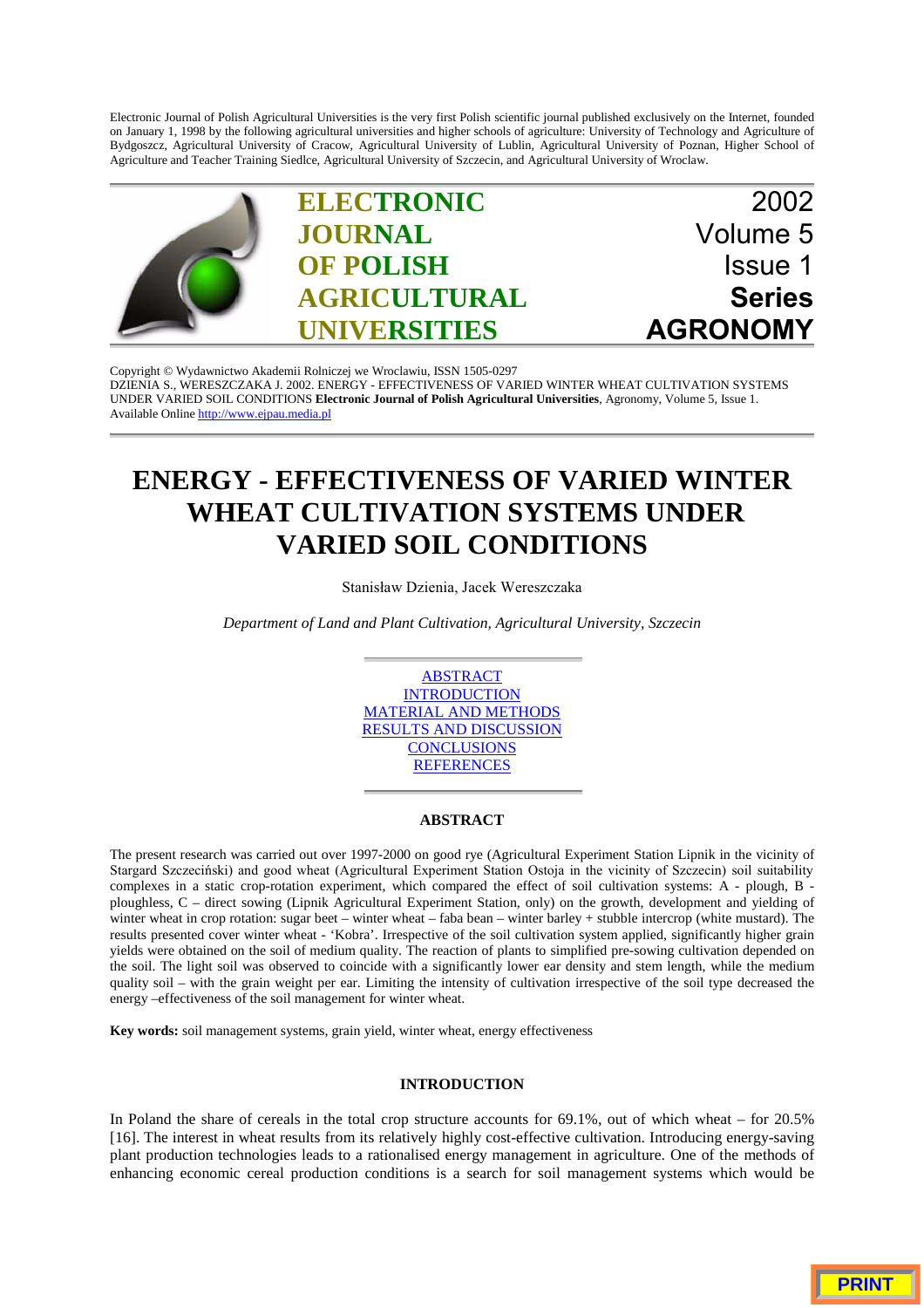energy-saving, environment-friendly and which would maintain the soil yielding potential [1,4,5,11]. The reaction of plants to cultivation simplifications considerably depends on the soil type, its grain size composition, structure and organic content [3,6,9,11]. The present research and those reported by other authors show a possibility of limiting the soil management intensity provided that higher index values of plant cultivation energy effectiveness are obtained. Giving up ploughing can limit the plant yield. Wheat cultivars showing a high production potential recorded significantly lower yields when exposed to extensive agronomic practices [17]. Yields can be lowered provided that the input savings obtained are higher than the yield energy losses [7].

The reaction of winter wheat to soil cultivation simplification, including direct sowing varies. A search for optimal energy-saving soil cultivation technologies in varied soil conditions aims at sourcing out the best solutions. Introducing soil cultivation systems alternative to ploughing, especially on large farms, can increase the cost-effectiveness of the cereal production.

The aim of the present research was to define the effect of three soil management systems applied under varied soil conditions on the energy effectiveness of winter wheat grain production.

# **MATERIAL AND METHODS**

The static field experiment was set up in 1993 at the Lipnik Agricultural Experiment Station in the vicinity of Stargard Szczeciński on light soil of good rye complex, IV b soil quality classification class, and at the Ostoja Agricultural Experiment Station in the close vicinity of Szczecin on medium quality soil of good wheat complex, III b quality classification class in the Zachodniopomorskie Province. The results presented of 1997-2000 cover the winter wheat cultivated in crop rotation: sugar beet – winter wheat – faba bean – winter barley + stubble intercrop (white mustard).

The following soil management systems have been compared (Table 1):

A - traditional, with plough (Lipnik and Ostoja),

B - ploughless, with cultivator plus cage roller (Lipnik) and with rotary cultivator plus roller (Ostoja),

C – direct sowing (RSD Lipnik only).

| Soil          | Soil cultivation      | Agronomic practices                                                                                                                            |
|---------------|-----------------------|------------------------------------------------------------------------------------------------------------------------------------------------|
| Light         | Traditional ploughing | In autumn - ploughing (25 cm), light harrow, row drilling, light<br><b>harrow</b>                                                              |
|               | Ploughless            | In autumn - Roundup 360 SL (3 dm <sup>3</sup> ·ha <sup>-1</sup> ), cultivation unit:<br>cultivator + cage roller, row drilling, light harrow   |
|               | Direct sowing         | In autumn - direct sowing                                                                                                                      |
|               |                       |                                                                                                                                                |
| <b>Medium</b> | Traditional ploughing | In autumn - ploughing (25 cm), light harrow, row drilling, light<br><b>harrow</b>                                                              |
|               | Ploughless            | In autumn - Roundup 360 SL (3 dm <sup>3</sup> ·ha <sup>-1</sup> ), cultivation unit: rotary<br>cultivator + roller, row drilling, light harrow |

#### **Table 1. Agronomic practices in the soil cultivation systems applied**

'Kobra' winter wheat, 500 grains per 1  $m^2$ , was sown in the first decade of October. The phosphorus and potassium fertiliser doses were defined with the soil richness in nutrients, nitrogenous for grain yield 6 tha<sup>-1</sup>, while nurturing practices over wheat vegetation period were carried out compliant with commonly applied agronomy guidelines. Weed infestation was reduced with Cougar 600 EC and spring harrowing. The grain yield energy and the cumulated energy resources of the soil cultivation systems tested were calculated based on equivalents and standard indices for agronomic practices, mineral fertilisers, pesticides and sowing material [18,19]. The results obtained were statistically verified for static model with variance analysis for respective research years and for the total 4-year research period for each soil type separately, while significance of the differences was verified with the Tukey test at the significance level of  $\alpha$ =0.05.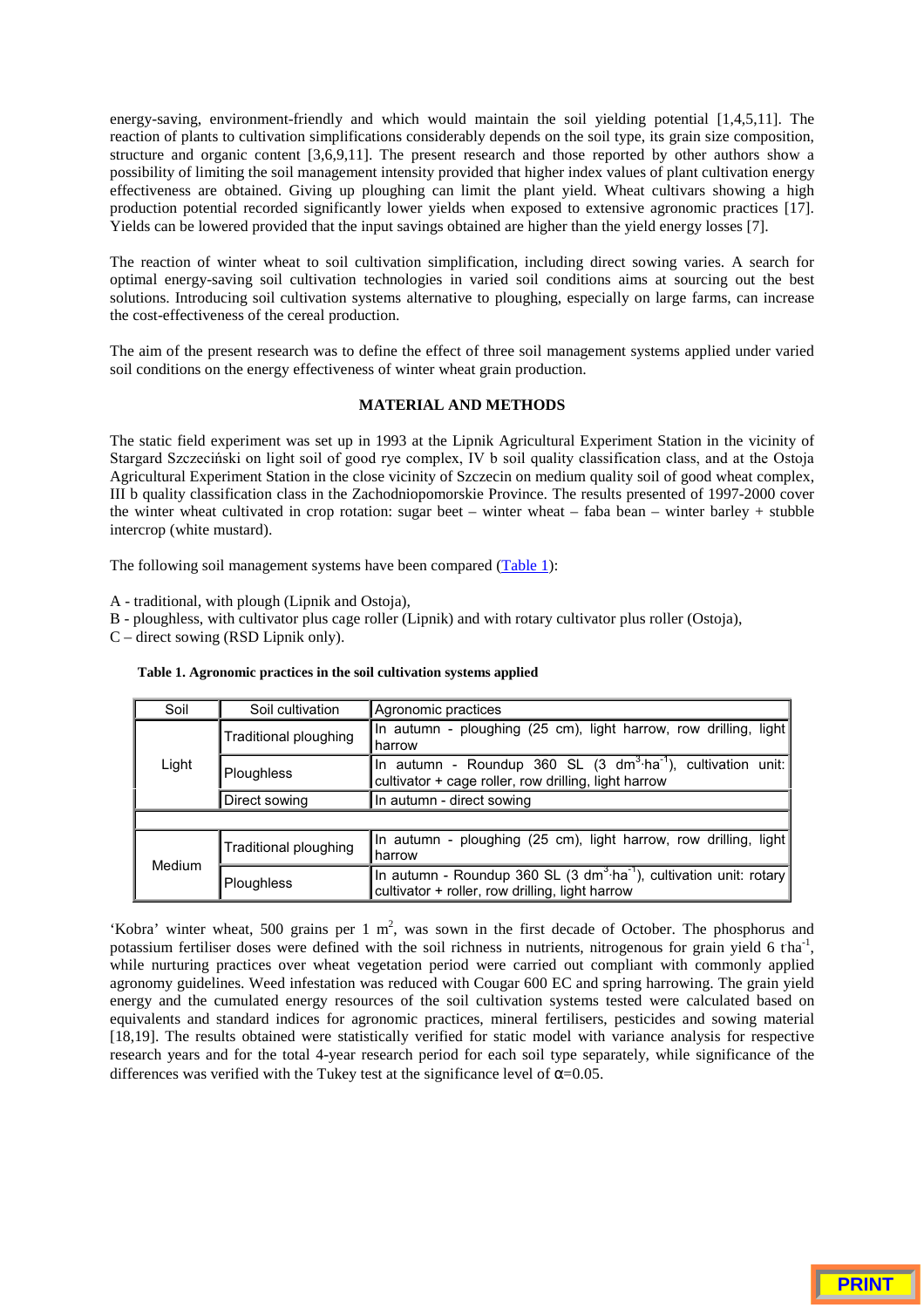# **RESULTS AND DISCUSSION**

The data given in Table 2 show considerable seasonal changes in winter wheat yielding depending on the soil type and precipitation and its distribution over 1997-2000. The good wheat complex soil showed an interaction between years and the cultivation system. The reaction of winter wheat cultivated on good wheat complex soil to simplified cultivation varied over respective years and depended on precipitation distribution over the vegetation period, especially over spring (April–July, Fig. 1). Irrespective of the cultivation system, the highest grain yield, on good wheat complex soil was recorded in  $2000 - 6.79$  tha<sup>-1</sup>, and on good rye complex soil in 1998 – 5.90 tha<sup>-1</sup> <sup>1</sup>. The excessive amount of precipitation in 1999, in April and May, by respectively 79% and 54% on light soil and 99% and 71% on medium quality soil, as compared with water requirements, resulted in a lushness of the wheat plant vegetative growth. The water deficit recorded in June and July which coincided with high water requirement over the period led to low grain yields. The lowest grain yields on both soils were obtained in 1999, respectively by 35% and 34% lower than over the years of the most favourable precipitation distribution. The variability of winter wheat yielding observed in the present research irrespective of the cultivation system is confirmed by many other authors [1,5,6,12].

| Cultivation system                             | 1997  | 1998             | 1999  | 2000  | Mean  |  |
|------------------------------------------------|-------|------------------|-------|-------|-------|--|
|                                                |       | Good rye complex |       |       |       |  |
| A                                              | 5.11  | 5.93             | 4.28  | 5.06  | 5.09  |  |
| B                                              | 4.83  | 5.69             | 3.88  | 4.18  | 4.65  |  |
| C                                              | 4.74  | 6.07             | 3.55  | 4.51  | 4.72  |  |
| Mean                                           | 4.89  | 5.90             | 3.90  | 4.58  | 4.82  |  |
| $LSD_{0.05}$                                   | ns    | ns               | 0.465 | 0.608 | 0.332 |  |
| $LSD_{0.05}$ for cultivation<br>system x year  |       |                  |       |       | ns    |  |
| Good wheat complex                             |       |                  |       |       |       |  |
| A                                              | 6.44  | 5.85             | 4.79  | 6.25  | 5.83  |  |
| B.                                             | 5.24  | 3.81             | 3.52  | 6.59  | 4.79  |  |
| Mean                                           | 5.84  | 4.83             | 4.15  | 6.42  | 5.31  |  |
| $LSD$ $_{0.05}$                                | 0.462 | 0.203            | 0.703 | 0.176 | ns    |  |
| LSD $_{0.05}$ for cultivation<br>system x year |       |                  |       |       | 0.280 |  |

|  | Table 2. Impact of soil cultivation systems on winter wheat grain yield, tha <sup>-1</sup> |  |  |
|--|--------------------------------------------------------------------------------------------|--|--|
|  |                                                                                            |  |  |
|  |                                                                                            |  |  |

**A,B,C – soil cyultivation systems ns – non-significant difference**



**Fig. 1. Monthly shortage and excessive precipitation on light and medium soil (winter wheat precipitation requirements = 100)**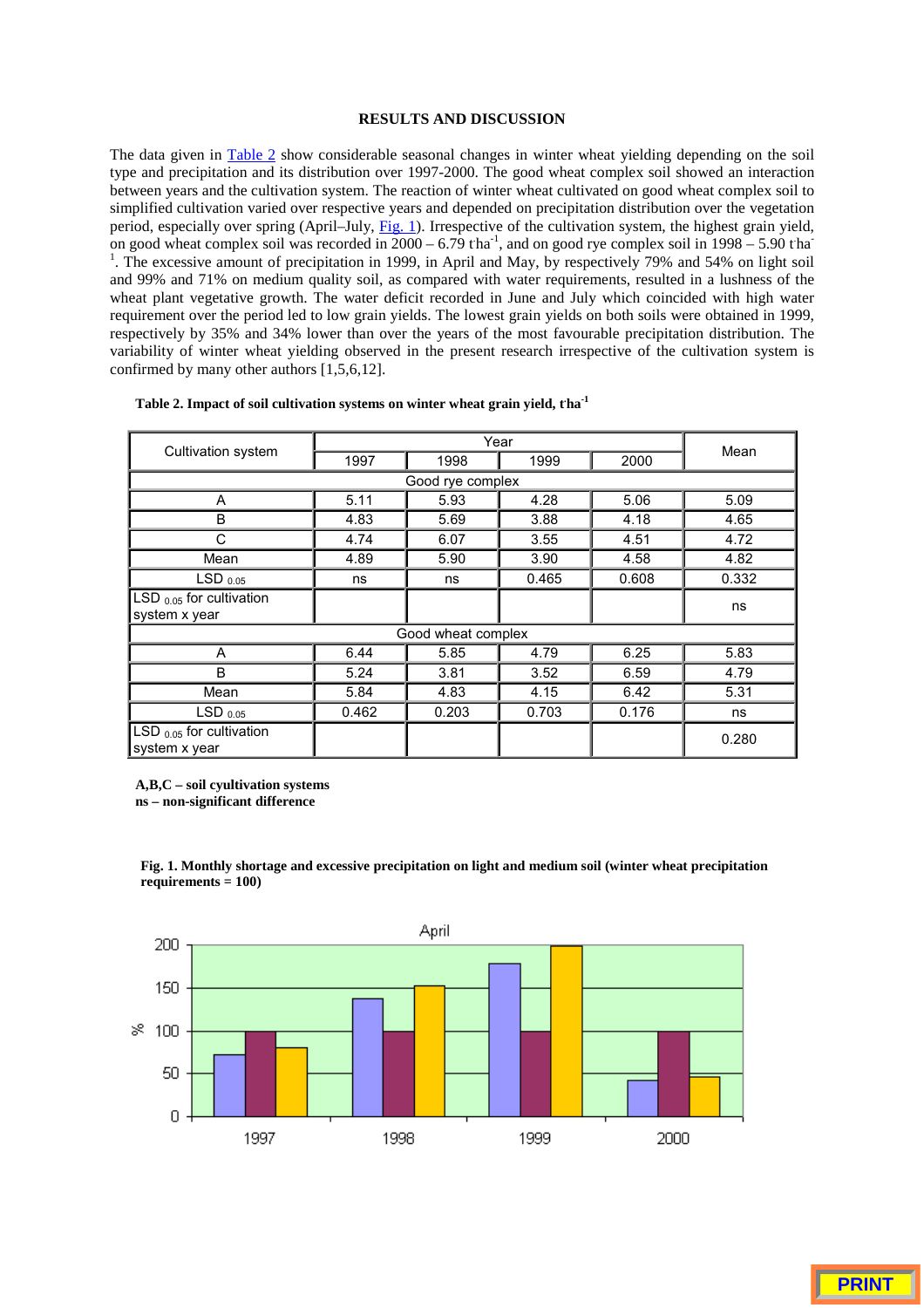



July



On good wheat complex soil mean 4-year grain yields obtained following the application cultivation sowing unit with rotary cultivator plus roller were lower by 18 % as compared with the traditional cultivation (5.83 tha<sup>-1</sup>), however the differences were insignificant. Similar trends were observed wherever plough was replaced by cultivator plus cage roller in post-harvest and pre-sowing soil cultivation. Biskupski and Sienkiewicz [3] obtained lower (by 15%) wheat grain yields  $(4.12 \text{ tha}^{-1})$  due to the application of cultivator plus cage roller as compared with the objects which were post-harvest ploughed, and pre-sowing Campbell rolled. A similar reaction of winter wheat, namely a lower yielding, to simplified soil cultivation, is confirmed by the reports from Scandinavia [15] and Ireland [6].

A limited intensity of soil cultivation on good rye complex soil (B, C) led to decreased grain yields by 8 and 7% as compared with ploughing cultivation. Simplified soil cultivation on lighter soils decreased the yields in many experiments [2,9,20], which could have resulted from a smaller use of soil nutrients, especially nitrogen, as well as higher crop weed-infestation, which can suggest a need for an extra nitrogen dose, especially in direct sowing [2].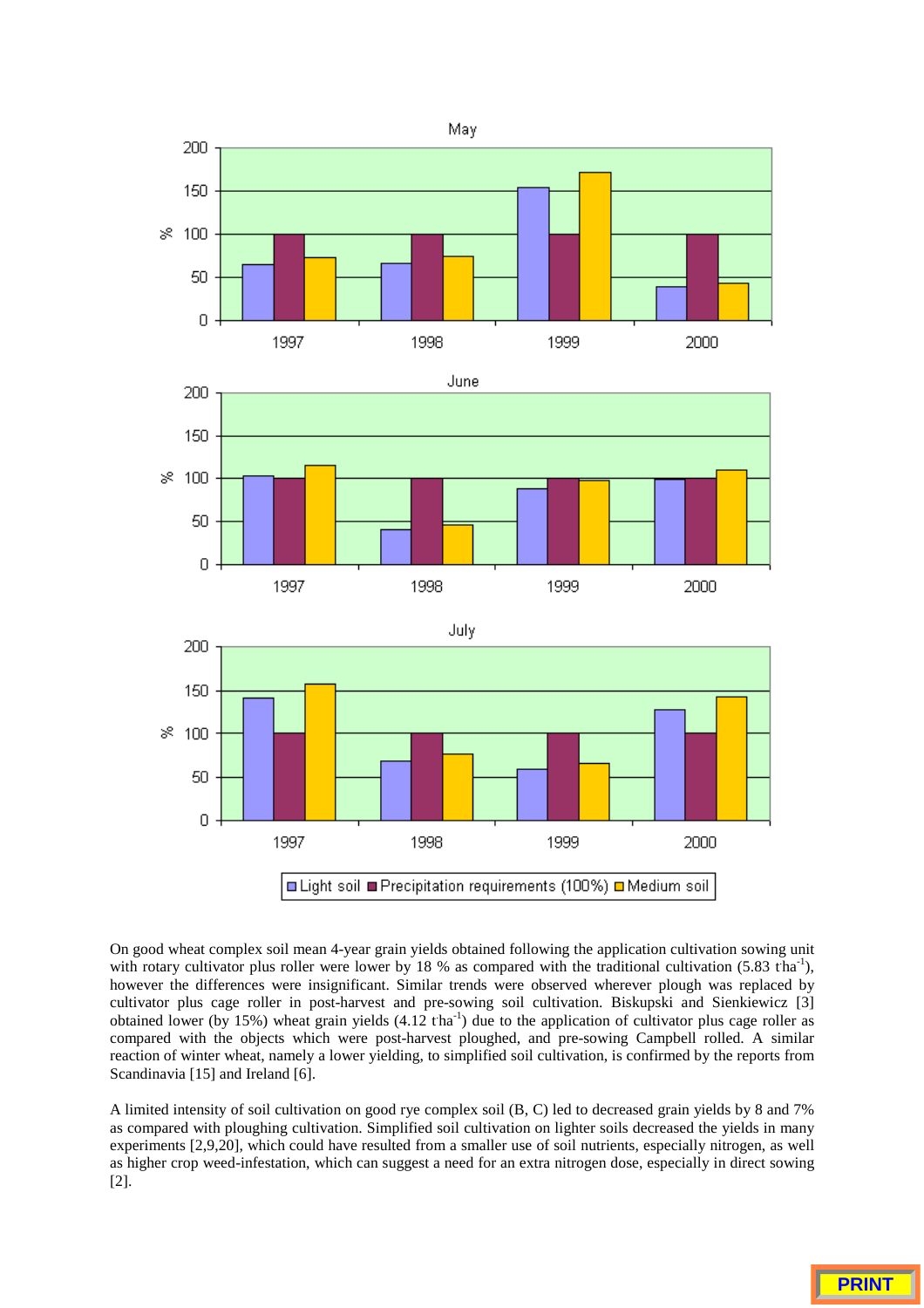On light soil the number of ears per sq. meter and grains per ear depended on soil cultivation system significantly  $(Table 3)$ . The simplified cultivation (B and C) significantly decreased the number of ears per sq. meter by 8.5 and 12%, respectively, as compared with plough cultivation. Simplified soil cultivation led in a stem shortening, even though the changes recorded over respective years differed. Having applied direct sowing, the plants were lower by an average of 9% and the number of grains per ear was lowest (31.4).

| Cultivation system                                           | Number<br>of ears<br>per sq. m | Shoot length<br>cm   | Ear length<br>cm     | Number<br>of grains<br>per ear | Grain weight<br>per ear<br>g |  |
|--------------------------------------------------------------|--------------------------------|----------------------|----------------------|--------------------------------|------------------------------|--|
|                                                              |                                | Good rye complex     |                      |                                |                              |  |
| A<br>B<br>C                                                  | 519<br>441<br>403              | 70.3<br>67.6<br>64.4 | 6.46<br>6.60<br>6.29 | 33.2<br>36.1<br>31.4           | 1.32<br>1.38<br>1.23         |  |
| Mean                                                         | 455                            | 67.4                 | 6.45                 | 33.5                           | 1.31                         |  |
| $LSD$ $_{0.05}$<br>$LSD_{0.05}$ cultivation<br>system x year | 33.2<br>ns                     | ns<br>3.41           | ns<br>ns             | 3.32<br>ns                     | ns<br>ns                     |  |
| Good wheat complex                                           |                                |                      |                      |                                |                              |  |
| A<br>B                                                       | 523<br>509                     | 74.7<br>71.1         | 7.39<br>7.33         | 33.9<br>34.9                   | 1.55<br>1.43                 |  |
| Mean                                                         | 516                            | 72.9                 | 7.36                 | 34.4                           | 1.49                         |  |
| $LSD$ $_{0.05}$<br>$LSD_{0.05}$ cultivation<br>system x year | ns<br>11.8                     | ns<br>3.22           | ns<br>ns             | ns<br>ns                       | 0.05<br>ns                   |  |

**Table 3. Impact of soil cultivation system on selected stand biometrics and yield**

#### **ns – non-significant difference**

Winter wheat direct sowing after varied forecrops reported by Blecharczyk et al. [2] enhanced the number of grains per ear, which was 12% higher as compared with skimming and pre-sowing ploughing [2]. The highest number of grains per ear was recorded following the ploughless soil cultivation (B), i.e. by 8% higher than following traditional plough. Similar changes in stand and grain yield components were recorded in IUNG Puławy research [10]. However, on medium soil, simplified cultivation did not show any similar responses. The weight of grain per ear as an effect of ploughless cultivation (B) was the only one which was significantly lower, by 8%, as compared with plough cultivation.

The energy potential effectiveness for the soil cultivation systems was calculated based on accumulated grain production energy potential. Irrespective of the soil type, the energy potential depended on the extent to which the soil cultivation was simplified (Table 4). The greatest accumulated energy potential was involved in traditional soil cultivation on light soil, and slightly lower – on medium quality soil.

| Soil cultivation<br>system | Accumulated energy potential<br>Ne, MJ ha <sup>-1</sup> | Grain yield energy<br>P, MJ ha <sup>-1</sup> | Energy<br>effectiveness index<br>$E = P/Ne$ |  |  |  |  |
|----------------------------|---------------------------------------------------------|----------------------------------------------|---------------------------------------------|--|--|--|--|
|                            | Good rye complex                                        |                                              |                                             |  |  |  |  |
| А                          | 18899                                                   | 38175                                        | 2.02                                        |  |  |  |  |
| в                          | 18278                                                   | 35025                                        | 1.92 1.96                                   |  |  |  |  |
|                            | 18045                                                   | 35400                                        |                                             |  |  |  |  |
| Good wheat complex         |                                                         |                                              |                                             |  |  |  |  |
| A B                        | 17852                                                   | 43725                                        | 2.45                                        |  |  |  |  |
|                            | 17222                                                   | 35925                                        | 2.09                                        |  |  |  |  |

|  |  |  | Table 4. Impact of soil cultivation system on the value of winter wheat cultivation energy effectiveness index |  |
|--|--|--|----------------------------------------------------------------------------------------------------------------|--|
|  |  |  |                                                                                                                |  |
|  |  |  |                                                                                                                |  |

Simplified soil cultivation in wheat growing (B and C) on light soil decreased the energy potential by, respectively, 3% and 5% and on medium soil by 4% (B). The highest value of energy effectiveness index (2.45) was recorded on medium quality soil following plough cultivation. Similar index values, 2.02 and 2.09 were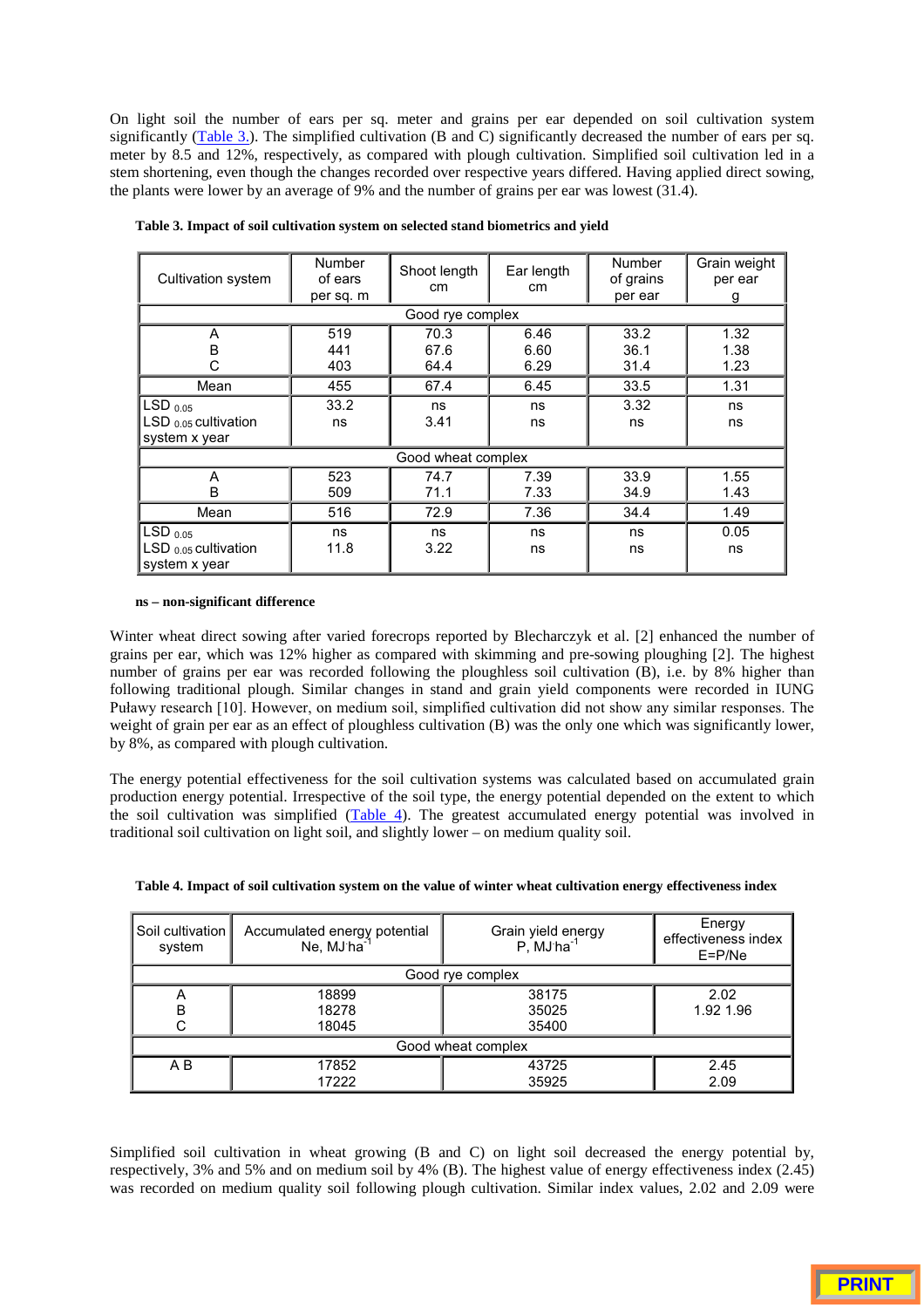obtained after plough cultivation on the light soil and after simplified cultivation on the medium soil. A slightly lower (1.96) energy effectiveness index was observed for winter wheat direct sowing while the lowest one (1.92) – following ploughless cultivation (B), both on light soil.

Lower grain yields obtained on ploughless objects in winter wheat pre-sowing soil cultivation decreased the index of energy effectiveness by 15% on medium quality soil. Accumulated energy potential on light soil (B and C) showed more effective; a slight decrease was recorded here, by 5 and 3%. Other authors record [14] on similar effects of accumulated energy in winter wheat growing on the index values.

Energy effectiveness of respective cultivation systems depends on soil and plant; the value for winter wheat was higher after direct sowing than after plough cultivation [8,11]. The present results confirm those recorded by Suwara et al. [14] and differ considerably from those by, i.e. Kordas [8] and Kuś and Kamińska 10], which calls for an adequate evaluation of soil condition prior to selecting a soil cultivation system for winter wheat under given weather conditions.

# **CONCLUSIONS**

- 1. Simplified soil cultivation for winter wheat over favourable weather conditions differentiated the grain yield significantly on none of the soils tested. A greater response to simplified soil cultivation was shown by winter wheat grown on medium quality soil.
- 2. Ploughless soil cultivation or direct sowing limited accumulated energy yet they did not decrease winter wheat grain yield significantly.
- 3. A limited cultivation intensity showed no increase in the value of energy effectiveness index, while a slightly higher value was obtained on good wheat complex soil.
- 4. Direct sowing of winter wheat on light soil and ploughless system on medium quality can be applied without any significant decrease in grain yield.

# **REFERENCES**

- 1. Ball B.C., 1994. Experience with minimum and zero tillage in Scotland. Experience with the applicability of notillage crop production in the West-European Countries. Proc. EC-Workshop I, Wissenschaftlicher Fachverlag, Giessen, 15-24.
- 2. Blecharczyk A., Pudełko J., Śpitalniak J., 1999. Reakcja pszenicy ozimej na sposoby uprawy roli w zależności od przedplonu i nawożenia [Winter wheat reaction to soil cultivation systems depending on forecrop and fertilisation]. Folia Univ. Agric. Stetin., Agricultura 74, 163-170 [in Polish].
- 3. Biskupski A., Sienkiewicz J., 1994. Efektywność różnych sposobów pożniwnej i przedsiewnej uprawy roli pod pszenicę ozimą i rzepak ozimy [Effectiveness of post-harvest and pre-sowing soil cultivation for winter wheat and winter rape]. Fragm. Agron. 1 (41), 72-81 [in Polish].
- 4. Cannel R.A., Hawes J.D., 1994. Trends in tillage practices in relation to sustainable crop production with special reference to temperate climates. Soil Tillage Res. 30, 245-282.
- 5. Dzienia S., Wereszczaka J., 1999. Efektywność systemów uprawy roli pod pszenicę ozimą na glebie kompleksu pszennego dobrego [Effectiveness of soil cultivation systems on good wheat complex soil for winter wheat]. Folia Univ. Agric. Stetin., Agricultura 74, 181-184 [in Polish].
- 6. Fortune T., 1994. Direct drilling and reduced cultivation in Ireland. Experience with the applicability of no-tillage crop production in the West-European Countries. Proc. EC-Workshop I, Wissenschaftlicher Fachverlag, Giessen, 33-38.
- 7. Jankowski K., Kisielińska B., Pala J., 1999. Uproszczone i energooszczędne [Simplified and energy saving]. Now. Rol. 7, 10-11 [in Polish].
- 8. Kordas L. 1999. Energochłonność i efektywność różnych systemów uprawy roli w zmianowaniu [Energy consumption and effectiveness of soil cultivation systems in crop rotation]. Folia Univ. Agric. Stetin., Rolnictwo 74, 47-52 [in Polish].
- 9. Krężel R., 1991. Wpływ siewu bezpośredniego na właściwości gleby i plonowanie roślin [Effect of direct sowing on soil properties and plant yield]. Rocz. Nauk Roln. 109A (2), 175-188 [in Polish].
- 10. Kuś J., Kamińska M., 1993. Struktura plonu i architektura łanu pszenicy ozimej zależnie od zmianowania [Winter wheat yield components and stand architecture in crop rotation]. Fragm. Agron. 4 (40), 27-28 [in Polish].
- 11. Malicki L., Ochał M., Podstawka-Chmielewska E., 1995. Wstępna ocena efektywności energetycznej wybranych sposobów uprawy roli na różnych glebach. Siew bezpośredni w teorii i praktyce. [Preliminary studies on energy effectiveness of chosen soil cultivation systems on different soils. Direct sowing in theory and practice]. Mat. konf. nauk. Szczecin - Barzkowice, 63-69 [in Polish].
- 12. Patterson D. E., Chamen W. C., Richardson C. D., 1980. Long-term experiments with tillage systems to improve the economy of cultivation for cereals. J. Agric. Eng. Res. 25, 1-35.
- 13. Sharpe R.R., Touchton J.T., Reeves D.W., 1988. Influence of tillage systems of wheat yields and the need for inrow subsoiling for double-cropped soybeans. Proc. 1988 South Cons. Til. Conf., Special Bull. 88-1, Mississippi, 76-78.